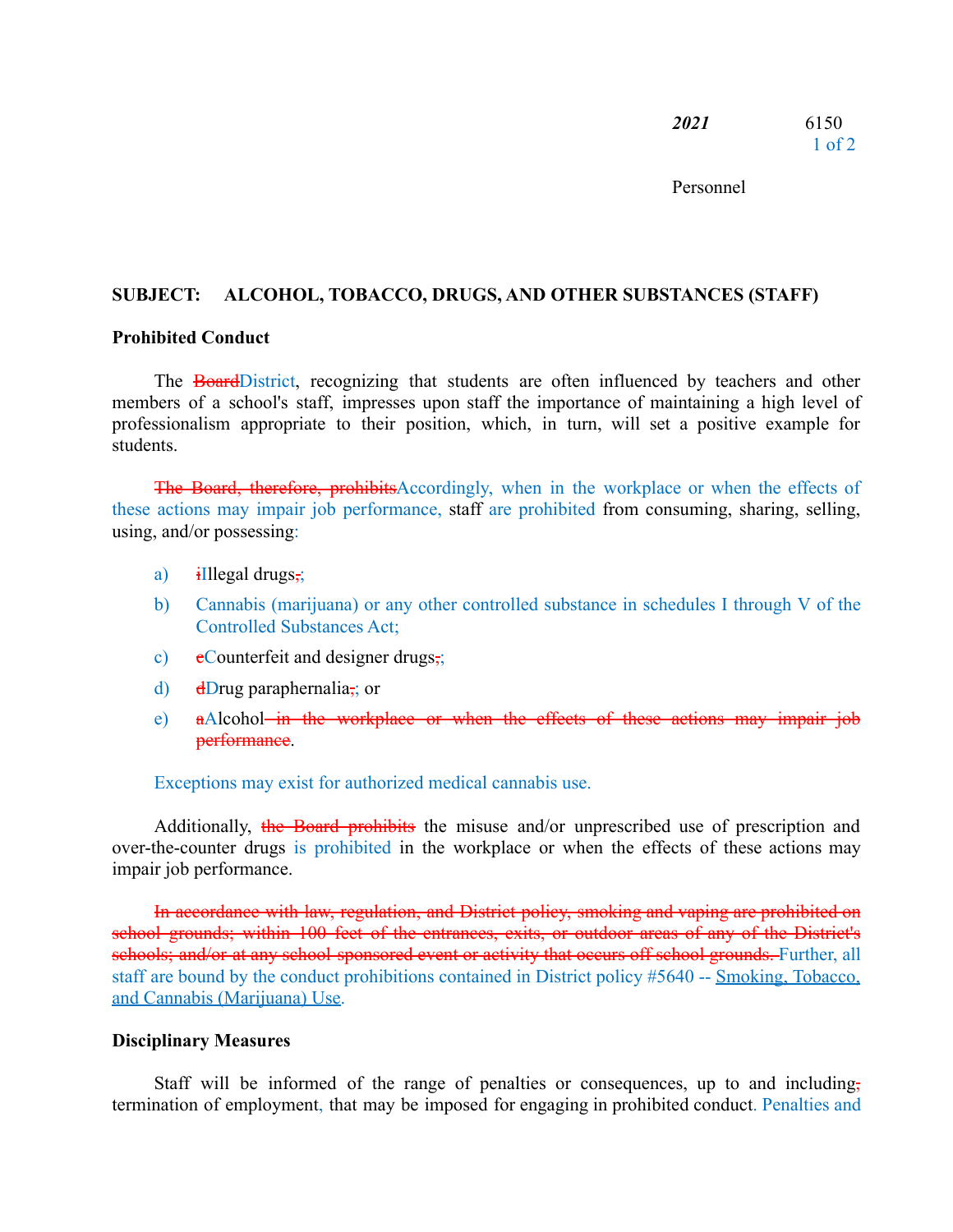consequences will be in accordance with any applicable law, District policy, collective bargaining agreement, and/or other similar document.

## **Information on Substance Use Related Services**

The Superintendent has designated one or more individuals to provide information regarding where and how to find available substance use related services to students, parents, and staff.

The designated individual(s) for the District is the Head Nurse (RN).

(Continued)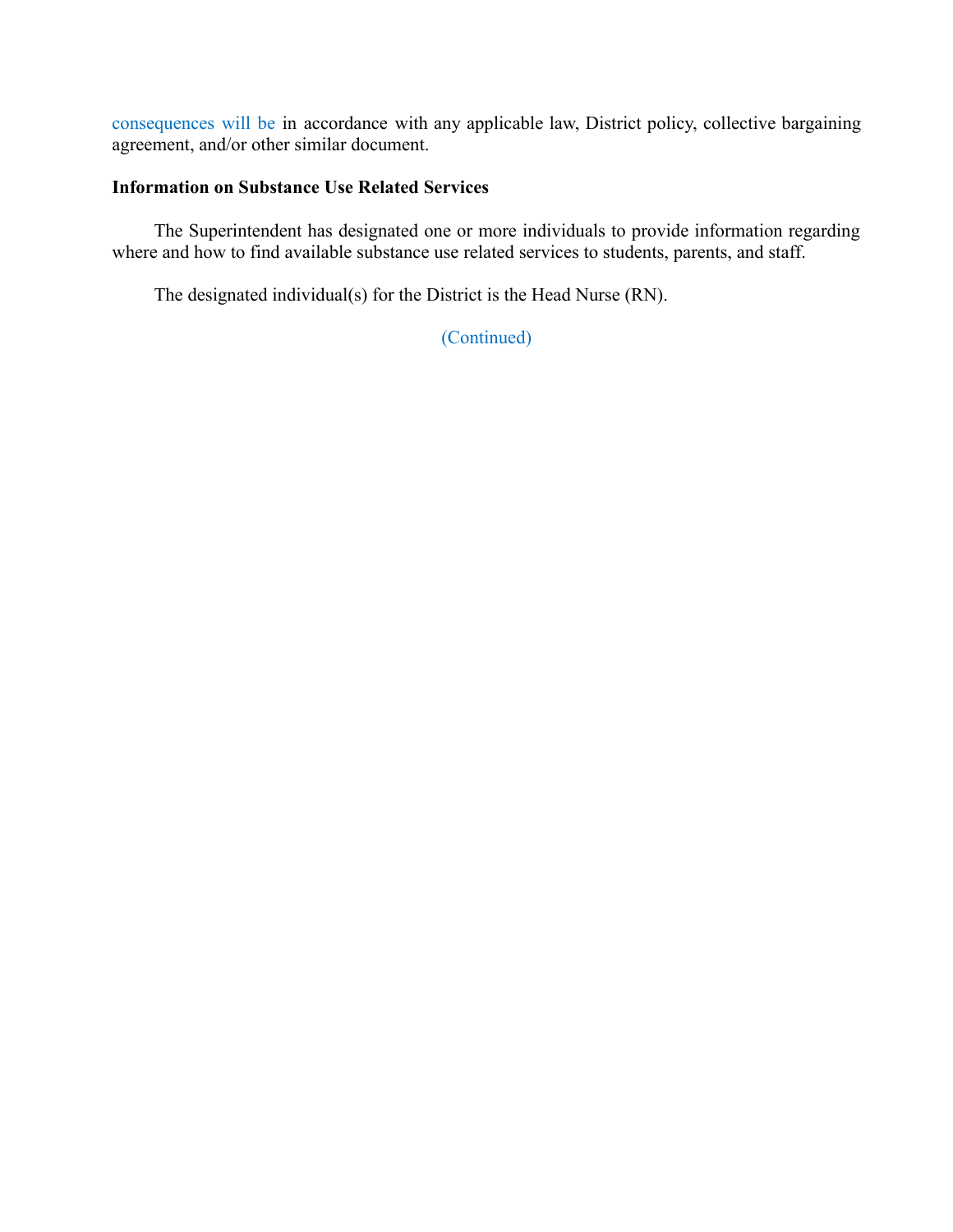| <i>2021</i> | 6150       |
|-------------|------------|
|             | $2$ of $2$ |

Personnel

# **SUBJECT: ALCOHOL, TOBACCO, DRUGS, AND OTHER SUBSTANCES (STAFF) (Cont'd.)**

Any information provided by a student, parent, or staff member to the designated individual(s) will not be used in any school disciplinary proceeding and will, in addition to any other applicable privilege, be considered confidential in accordance with law.

20 USC §§ 6083(a), 7118, and 7973(a) 41 USC § 8101 et seq. Cannabis Law § 127 Civil Service Law § 75 Education Law §§ 409, 2801, 3020-a, and 3038 Labor Law § 201-d Penal Law § 222.10 Public Health Law §§ 1399-n and 1399-o

NOTE: Refer also to Policies #3410 -- Code of Conduct #5640 -- Smoking, /Tobacco, and Cannabis (Marijuana) Use #7320 -- Alcohol, Tobacco, Drugs, and Other Substances (Students) District *Code of Conduct*